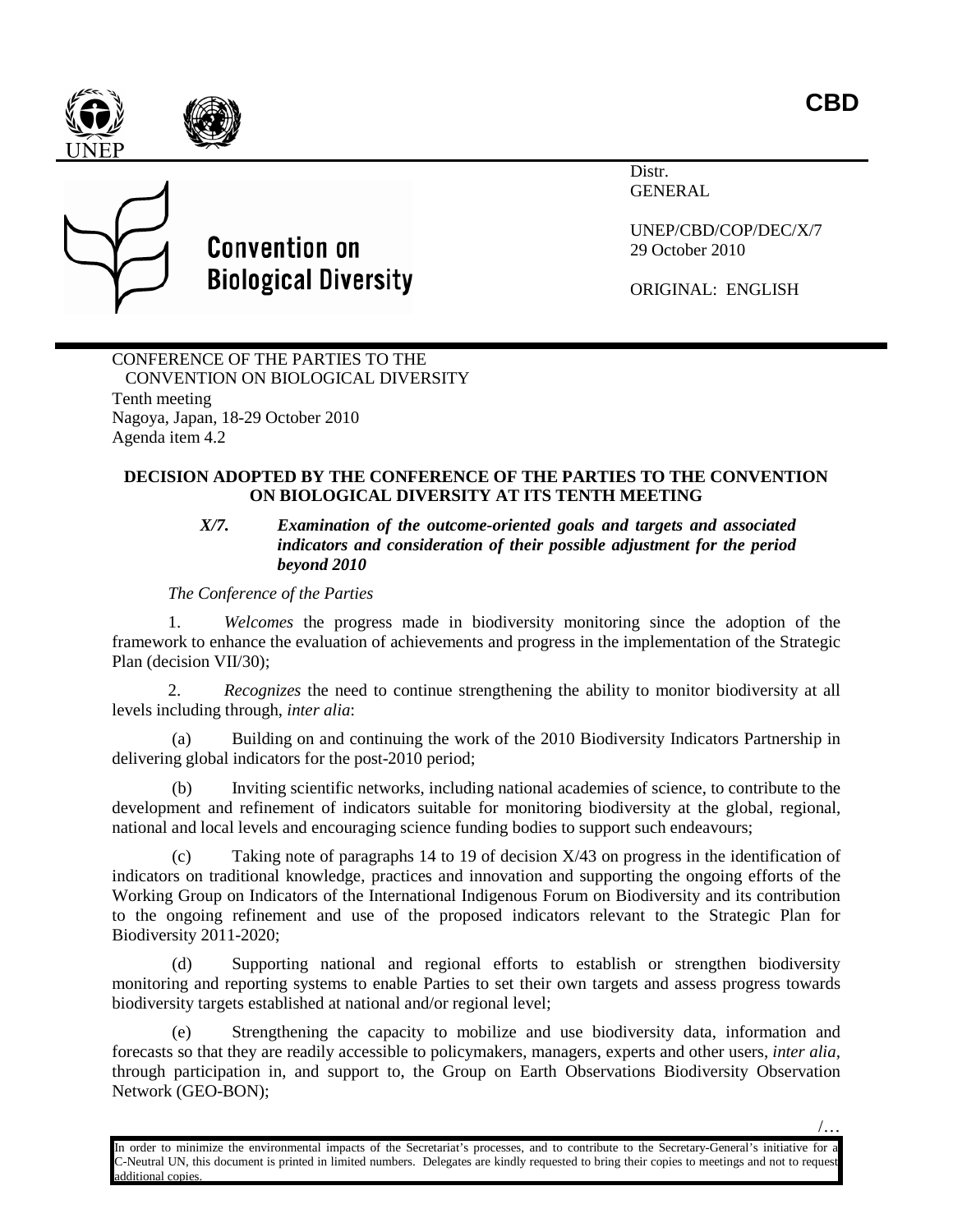## UNEP/CBD/COP/10/L.4 Page 2

(f) Identifying and addressing barriers that limit the availability of data, including through the work of the Conservation Commons;

3. *Agrees* to:

(a) Pursue the use of the global headlines indicators contained in decision VIII/15 and the further development of measures (or specific indicators) in monitoring progress towards selected targets as indicated in annex III to the note by the Executive Secretary on examination of the outcome-oriented goals and targets (and associated indicators) and consideration of their possible adjustment for the period beyond  $2010<sup>1</sup>$  $2010<sup>1</sup>$  $2010<sup>1</sup>$  and summarized in the table in the note by the Executive Secretary on the Strategic Plan for Biodiversity: provisional technical rationale, possible indicators and suggested milestones for the Aichi Biodiversity Targets (UNEP/CBD/COP/10/9);<sup>[2](#page-1-1)</sup>

(b) Complement these global headline indicators with additional indicators which are suitable for monitoring progress towards those targets for which suitable indicators have not yet been identified, in particular in relation to the economics of biodiversity and ecosystem services and the benefits to people derived from these services; and

(c) Develop measures (or specific indicators), in cooperation with the scientific community, that could complement or substitute the existing indicators, taking into account indicators developed under other multilateral environmental agreements and international organizations and sector-based processes, and to bring these to the attention of the Executive Secretary;

4. *Further recognizes* the need to draw on the conclusions of the third edition of the Global Biodiversity Outlook and other relevant assessments, to explore quantitative policy options, including assessments of the financial resources required to address the causes of biodiversity loss, to support the achievement of the post-2010 goals and targets;

5. *Requests* the Executive Secretary, subject to the availability of the necessary financial resources, to convene a meeting, at the earliest opportunity, of an Ad Hoc Technical Expert Group on Indicators for the Strategic Plan for Biodiversity 2011-2020, which shall be established in accordance with the procedures outlined in the consolidated *modus operandi* of the Subsidiary Body on Scientific, Technical and Technological Advice, $3$  with full participation by developing countries, in particular the least developed and small island developing States, as well as countries with economies in transition, taking into account the need to draw upon the experience of the members of the 2010 Biodiversity Indicators Partnership and relevant international organizations, also building on the outcomes of the Reading workshop,<sup>[4](#page-1-3)</sup> and to report to the Subsidiary Body on Scientific, Technical and Technological Advice at its fifteenth meeting, as most appropriate to contribute to the functions of this body and in particular to the timely implementation, monitoring and review of the Strategic Plan for Biodiversity 2011-2020 and the multi-year programme of work of the Conference of the Parties. The Ad Hoc Technical Expert Group has the following terms of reference:

(a) Provide advice on the further development of indicators agreed through decisions VII/30 and VIII/15 and the information contained in annex III of document note by the Executive Secretary on examination of the outcome-oriented goals and targets (and associated indicators) and consideration of their possible adjustment for the period beyond 2010 (UNEP/CBD/SBSTTA/14/10) as well as in the table provided in the note by the Executive Secretary on the Strategic Plan for Biodiversity: provisional

 $\frac{1}{1}$  $1$  UNEP/CBD/SBSTTA/14/10.

<span id="page-1-1"></span><span id="page-1-0"></span><sup>&</sup>lt;sup>2</sup> This note, updated in line with decision  $X/2$ , is available as UNEP/CBD/COP/10/27/Add.1.

<span id="page-1-2"></span><sup>&</sup>lt;sup>3</sup> Decision VIII/10, annex III.

<span id="page-1-3"></span><sup>4</sup> http://www.cbd.int/doc/meetings/ind/emind-02/official/emind-02-0709-10-workshop-report-en.pdf